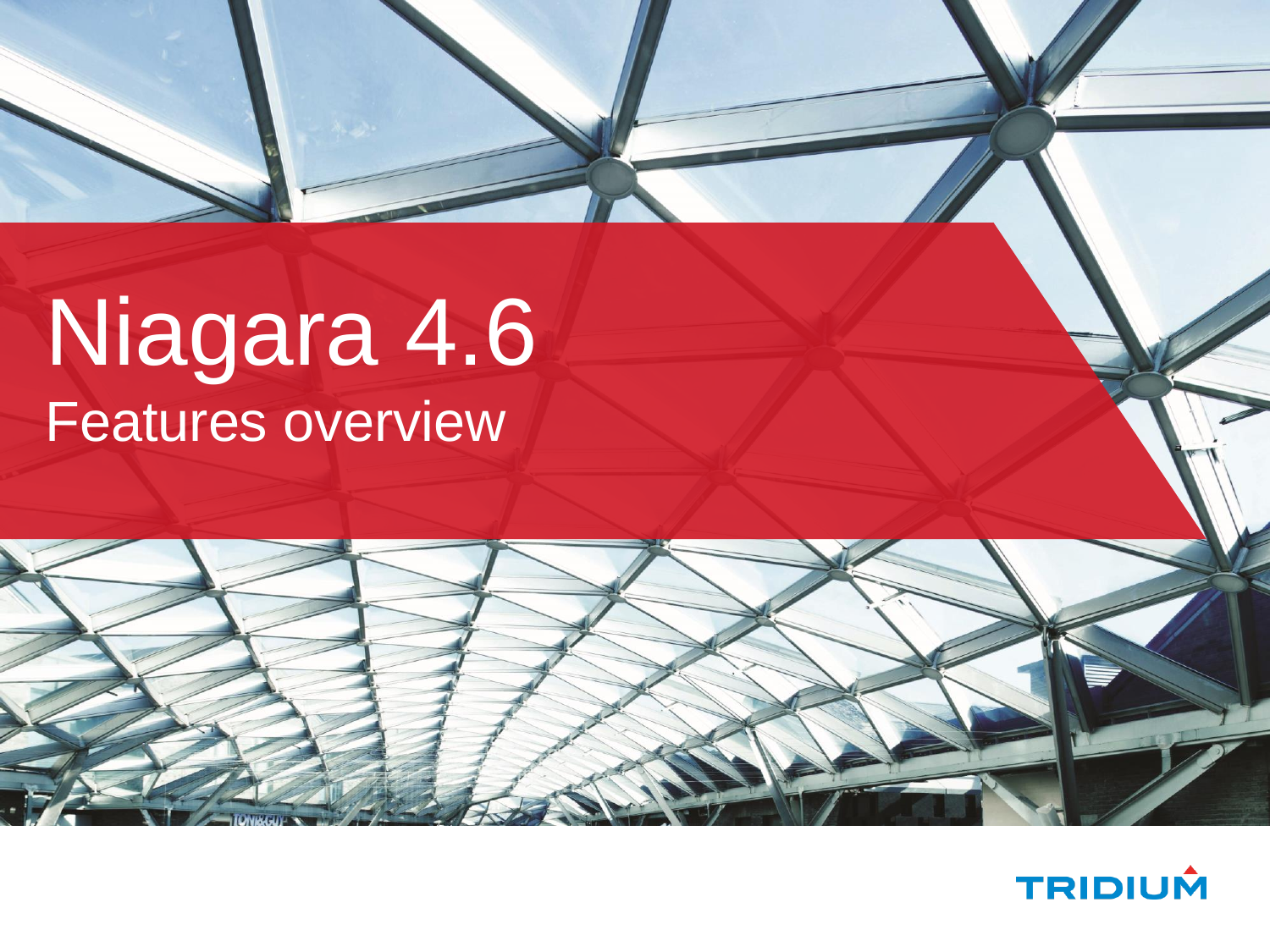#### Release summary

Coupled with Niagara Edge and portability, Niagara 4.6 brings exciting new efficiencies to BAS deployment. This release modernizes the framework and provides ways for users to save time, effort and money during system installations through:

- Access to a System DB spanning the entire Niagara system
- Visualization enhancements, such as mobile refresh for PX views now offering dynamic response
- Tools including bulk tagging and templating that reduce repetitive integration tasks and simplify consistent taxonomy in conformance with Brick, Haystack and other industry standards

Additional Niagara 4.6 benefits include:

- FIPS 140-2 Level 1 conformance
- SMA reminders will create awareness with end users, encouraging them to reach out to the SI for updates

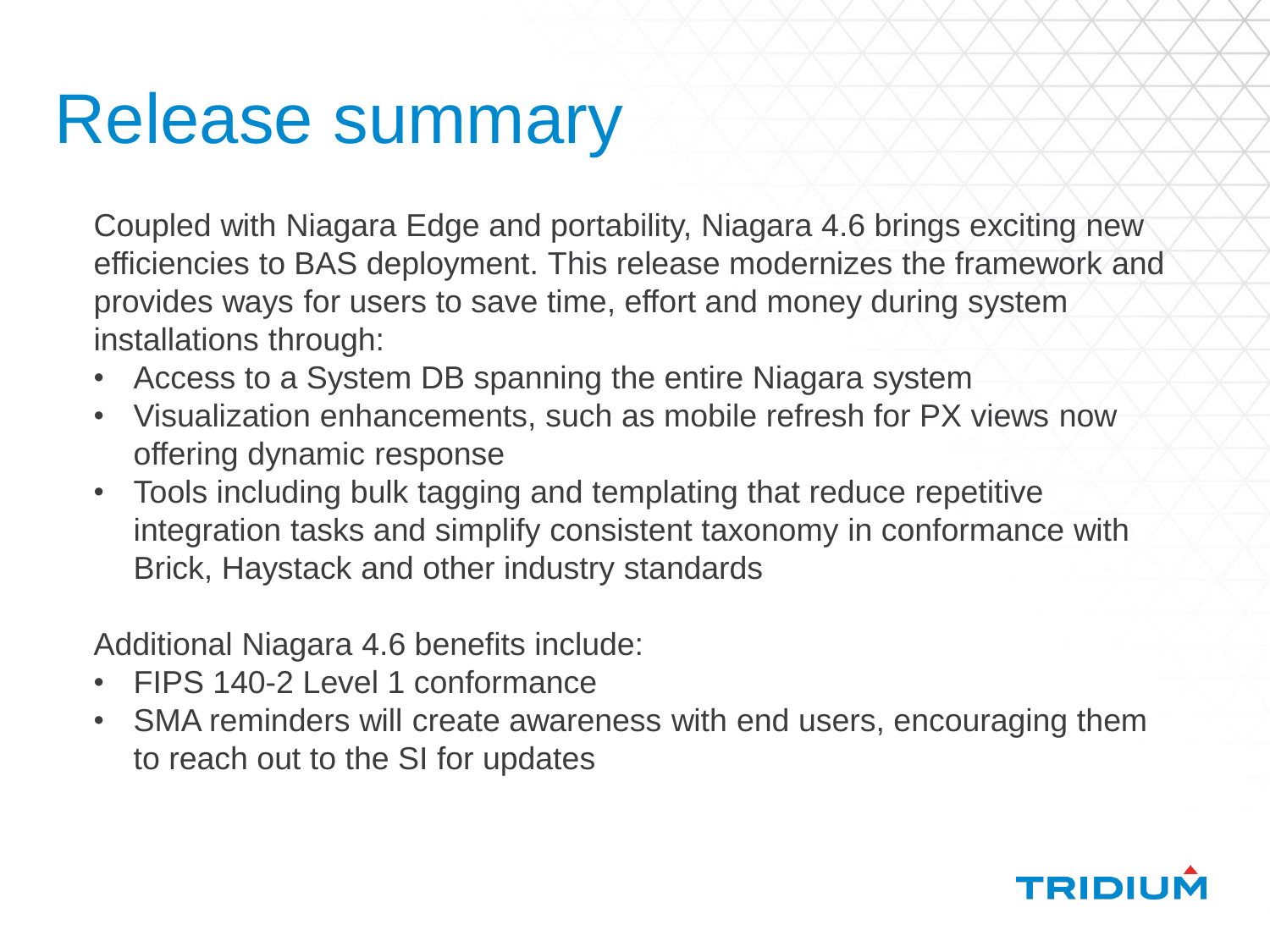### Notable features of Niagara 4.6

| <b>Feature</b>   | <b>Benefit</b>                                                                                                                                                                                                                                                                                                                                                                                                                                                                                                                 | <b>Notes</b>                                                                                                                                                                                                                                                                                                                                 |
|------------------|--------------------------------------------------------------------------------------------------------------------------------------------------------------------------------------------------------------------------------------------------------------------------------------------------------------------------------------------------------------------------------------------------------------------------------------------------------------------------------------------------------------------------------|----------------------------------------------------------------------------------------------------------------------------------------------------------------------------------------------------------------------------------------------------------------------------------------------------------------------------------------------|
| <b>System DB</b> | Allows a Niagara Supervisor to periodically poll<br>(index) each JACE <sup>®</sup> in the network for common<br>entity data<br>Today, the SI has to integrate JACEs into<br>the Supervisor after they have already<br>integrated devices into the JACE. This step<br>is labor intensive and repetitive. With<br>System DB, users can access networks,<br>devices, points, schedules and any other<br>component (and their PX graphics) that<br>span across their entire Niagara system,<br>simply by accessing the Supervisor. | For information on how to configure<br>system and performance guidance,<br>check out Niagara System Database &<br>System Indexing technical document in<br>the Tridium Resource Center:<br>https://docs.tridium.com/bundle/SystemDbGuide<br>/page/AboutThisGuide_SystemDb.html<br>(Niagara Community log in required)                        |
| Mobile refresh   | Allows existing PX views to adapt to multiple<br>screen/resolution sizes<br>Today, SIs build multiple views for each<br>screen size used by the customer/end user.<br>This work is repetitive and wasteful. Now,<br>the SI can design views in the system once<br>and apply unique traits based on the<br>screen size.                                                                                                                                                                                                         | https://docs.tridium.com/bundle/GraphicsGuide/<br>page/WhatsNewInGraphicsGraphicsN4-<br>8A168B42.html<br>https://docs.tridium.com/bundle/GraphicsGuide/<br>page/HTML5HxProfileGraphicsN4-<br>777D3747.html#HTML5HxProfileGraphicsN4-<br>777D3747<br>https://docs.tridium.com/bundle/GraphicsGuide/<br>page/pxEditor-ResponsiveMigration.html |

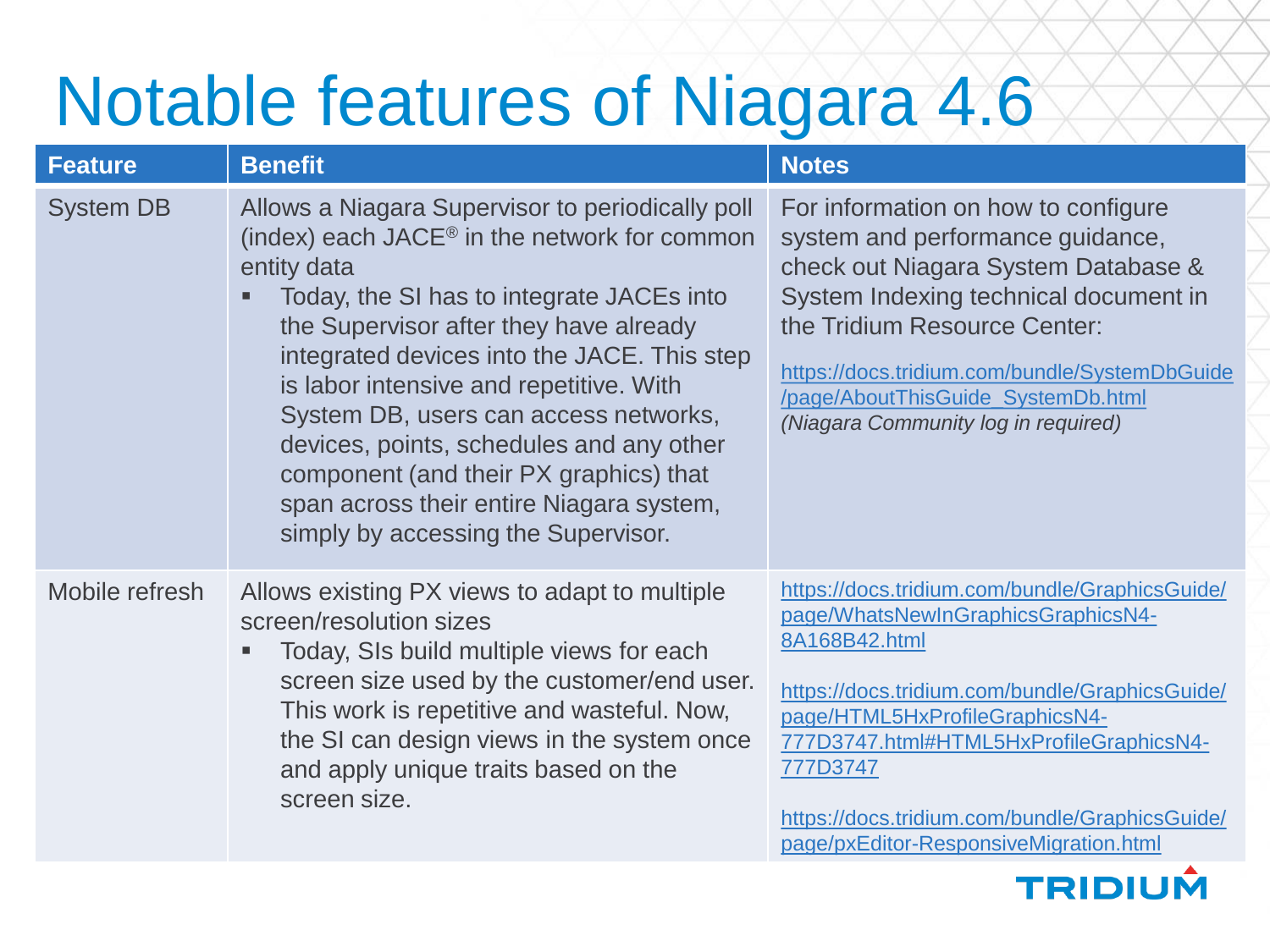### Notable features of Niagara 4.6

| <b>Feature</b>               | <b>Benefit</b>                                                                                                                                                                                                                                                                                                                          | <b>Notes</b>                                                                                                     |
|------------------------------|-----------------------------------------------------------------------------------------------------------------------------------------------------------------------------------------------------------------------------------------------------------------------------------------------------------------------------------------|------------------------------------------------------------------------------------------------------------------|
| <b>Template provisioning</b> | Quickly build a JACE from scratch<br>utilizing templates and Excel<br>spreadsheets for associated configuration<br>values. SIs can build a stock set of<br>templates, such as devices and<br>schedules, and easily deploy them with<br>configuration specific to a site.                                                                | https://docs.tridium.com/bundle/Templ<br>atesGuide/page/TemplateBulkDeploy<br>ment-7D0DBE85.html                 |
| Certificate management       | Allows SIs to configure and manage<br>security configuration across multiple<br>Niagara devices using provisioning from a<br>Supervisor. Instead of logging into each<br>device, an SI can generate certificates,<br>sign and import signed certificates,<br>set/reset platform credentials and system<br>passphrase from a Supervisor. | https://docs.tridium.com/bundle/Provis<br>ioningGuide/page/ProvisioningAJobTo<br>InstallACertifica-10F4EB63.html |

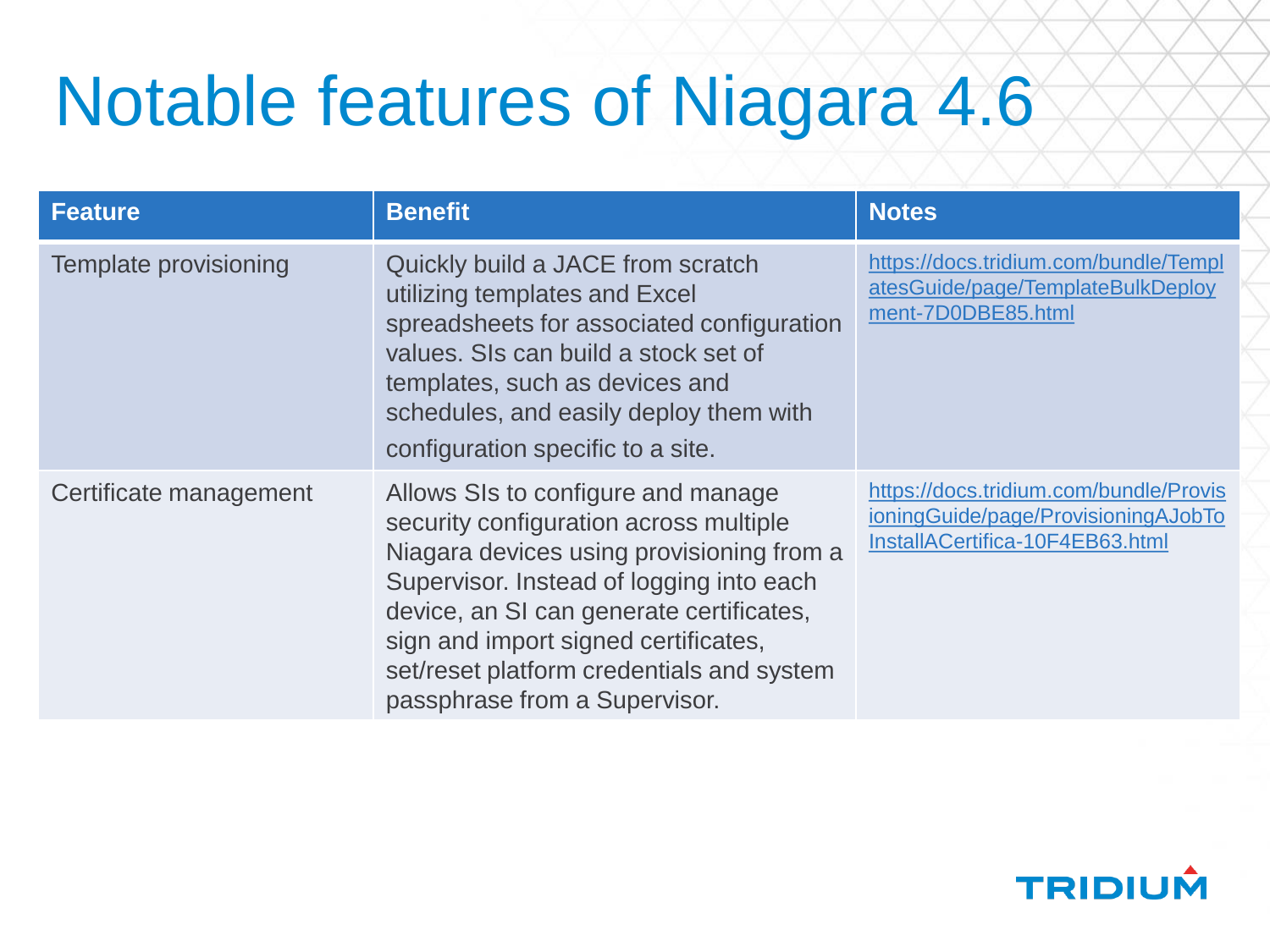## Notable features of Niagara 4.6

| <b>Feature</b>                             | <b>Benefit</b>                                                                                                                                                                                        | <b>Notes</b>                                                                                                                                                                                                      |
|--------------------------------------------|-------------------------------------------------------------------------------------------------------------------------------------------------------------------------------------------------------|-------------------------------------------------------------------------------------------------------------------------------------------------------------------------------------------------------------------|
| <b>SMA</b> reminder                        | Login screen will now show SMA status<br>Users will now see when their<br>system's maintenance is about to<br>expire                                                                                  | This feature can be configured<br>On/Off in the User Service via the<br><b>Property Sheet.</b>                                                                                                                    |
| <b>FIPS 140-2</b><br>(Level 1 Conformance) | Federal standard for approved<br>cryptographic modules<br>This standard is required to bid jobs<br>related to government infrastructure<br>and other mission-critical industries<br>(such as banking) | JACE Part # SP-FIPS<br>ш.<br>Supervisor Part # SP-S-FIPS<br>Link to Niagara FIPS 140-2 guide:<br>https://docs.tridium.com/bundle/FIPsGuide<br>/page/FIPS1402-51D87C8C.html<br>(Niagara Community log in required) |